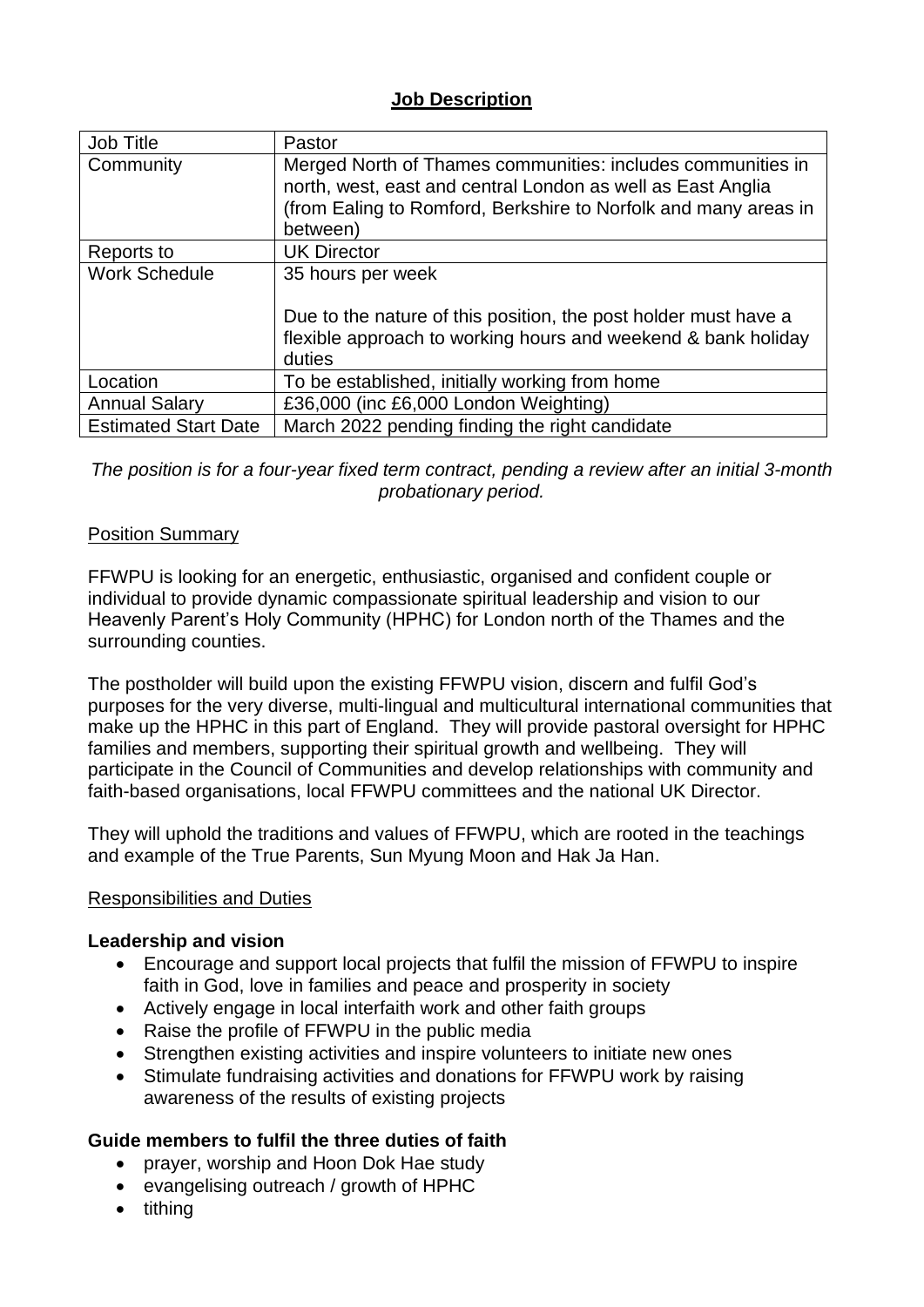### **Provide Pastoral Care**

- Phone/zoom ministry
- Home visits
- Small prayer/study groups

#### **Sunday Services and Attendance**

- Work with local Sunday service teams
- Give sermons and talks
- Encourage fellowship
- Facilitate provisions for spiritual education through Sunday schools, HARP and Youth Ministry activities
- Lead Unification Holy Days and other traditions and ceremonies

### **Administrative matters**

- Communicate activities and developments through social media and reports
- Maintain and develop FFWPU membership database

### **Support for pastors**

- Pastors Association: a monthly, two-hour educational meeting with pastors from the EUME Region
- Regular meetings with other pastors within the UK

### **Job Dimensions**

The post holder has direct line management responsibility for FFWPU UK employees and volunteers in the local community. They have budgetary responsibility for the combined community fund together with the Merged FFWPU Communities management team. They also have responsibility to lead and manage volunteers within the community and to make sure that all legal requirements, e.g. data protection, safeguarding, will be met.

#### **Other duties**

From time to time, the UK Director may ask them to undertake other reasonable duties, which are commensurate with the position of pastor, to help manage the efficient and timely operation of FFWPU UK.

# Essential Qualifications, Experience and Skills

- Legally eligible to work in UK
- Experience in FFWPU activities and workshops
- Good interpersonal, management, presentation, leadership and public speaking skills
- Graduate level education and a commitment to further relevant studies
- Experience in delivering the teachings of the Divine Principle
- A good working computer knowledge including familiarity with online meeting platforms and social media

# Personal Attributes

• This role is subject to an Occupational Requirement (OR) that the successful applicant is a practising FFWPU member who is committed to the values, beliefs and behaviours set out in the teachings of Sun Myung Moon and Hak Ja Han